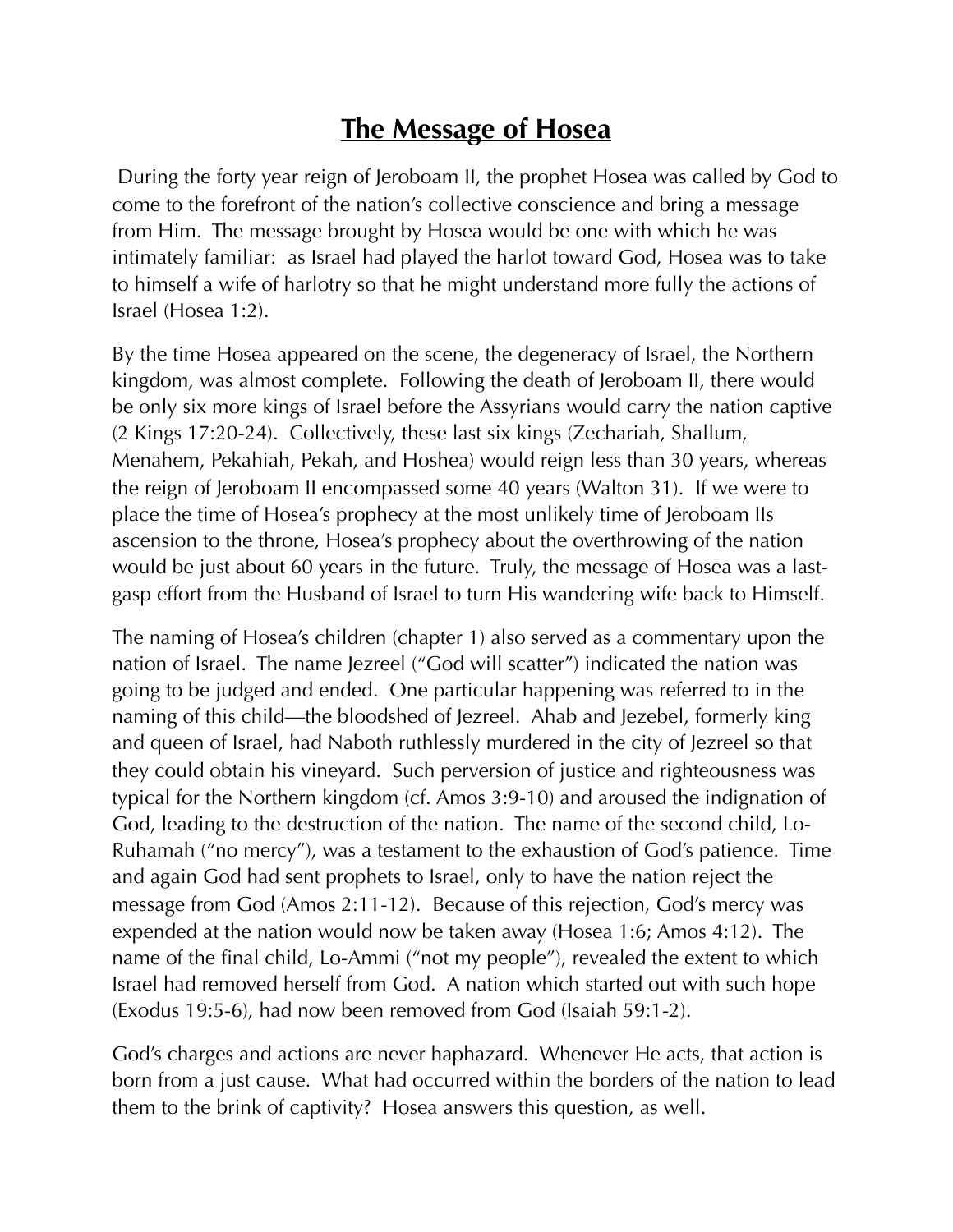Chapters 4-13 in Hosea's book contain indictment after indictment against the nation. God was not going to inconsistently send judgment upon the nation; if judgment was to come, it would come for violations of His law. Fleeting faithfulness (Hosea 6:4), idolatry (Hosea 8:4-6), and deceitful speech (Hosea 10:4) were just a few of the many sins which found themselves planted firmly in the nation of Israel. However, I would like to submit to your consideration that the root problem in Israel was the very first issue raised by Hosea. As the indictments begin, Israel's fundamental flaw is immediately addressed- "There is no truth or mercy or knowledge of God in the land… My people are destroyed for a lack of knowledge" (Hosea 4:1,6).

The lack of truth in the land was a snare. Repeatedly in the OT, God is represented variously as being the God of truth (Psalm 31:5) and the God possessing truth (Exodus 34:6). I take Hosea's indictment concerning the lack of truth in the nation to refer to the lack of a relationship between God and the nation. Repeatedly, Hosea will censure the Northern kingdom for their idolatry. One specific reference, Hosea 8:4-6, mentions the calf of Samaria (Hosea here uses the capital of the kingdom to refer to the kingdom at large). At the beginning of the existence of the Northern kingdom, Jeroboam I installed golden calves at the northern and southern extremities of the nation (2 Kings 12:28,29) in an effort to prevent his subjects from journeying to Jerusalem for proper worship. From the beginning of the nation until its bitter end, the Northern kingdom was continually beset by idolatry. There could be no truth in the land when the fountain of truth, God, was rejected.

The North was not going captive simply because she could not treat the Lord correctly, although that certainly would be reason enough. In addition to mistreating the Lord, the nation lacked mercy—she mistreated her fellow man. Hosea 4:2-3 provide details upon the lack of mercy within the land. Murder, theft, and illicit sexual activity were pervasive throughout the land. Couple Hosea's words in chapter 4 with the words of Amos (Amos 2:6-7), and we get a picture of a nation which abused and took advantage of its most vulnerable inhabitants. While the Lord was greatly concerned with the proper mode of worship (Hosea 13:1-3), we must never forget that He was (and still is) just as concerned with a proper treatment of humanity "made in the similitude of God" (James 3:9). The lack of mercy in the land was just as much an affront to the Holy God as a lack of truth.

The lack of mercy and the lack of truth, I am firmly convinced, sprang from a common cause—a lack of knowledge of God. When men and women turn their